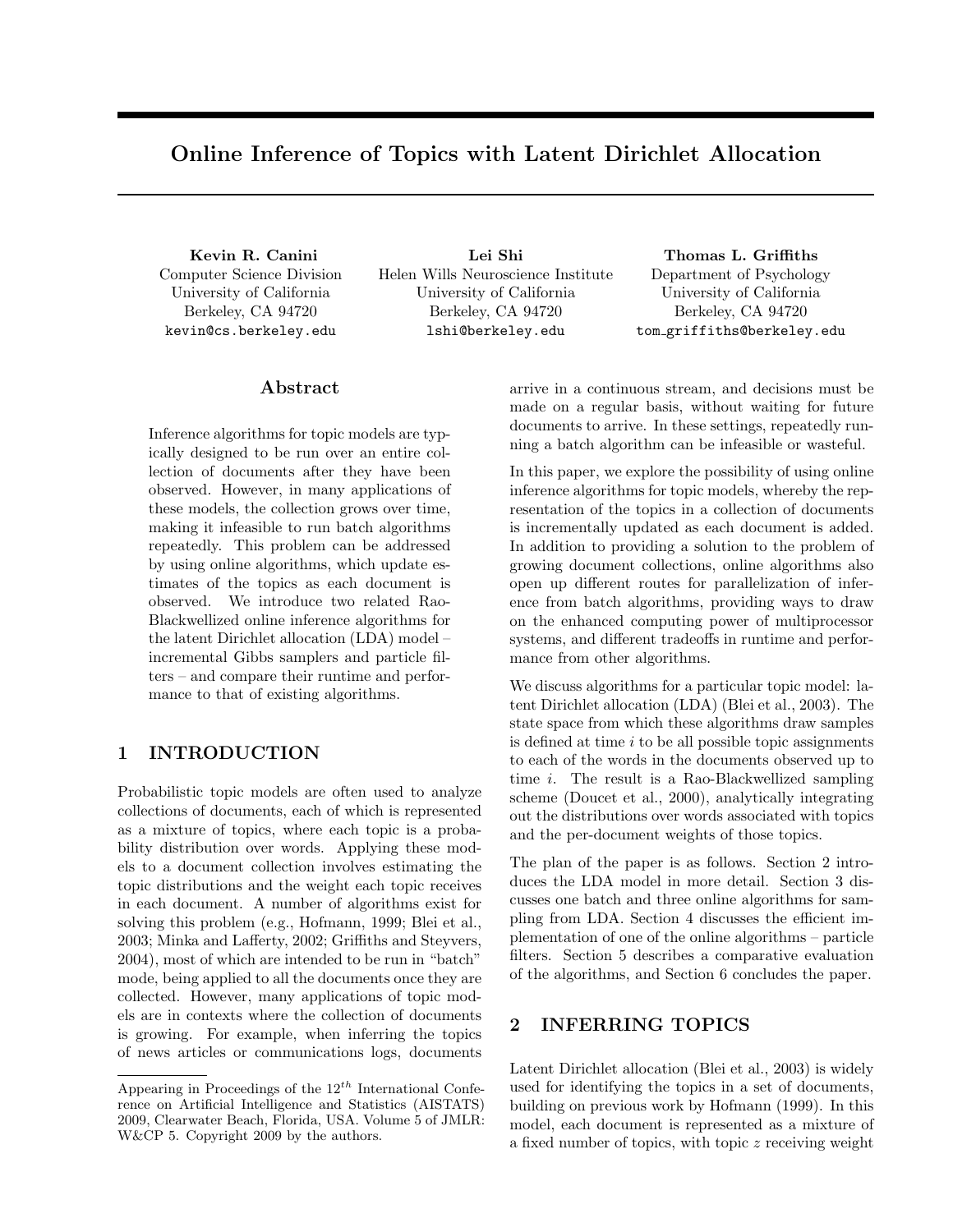$\theta_z^{(d)}$  in document d, and each topic is a probability distribution over a finite vocabulary of words, with word w having probability  $\phi_w^{(z)}$  in topic z. The generative model assumes that documents are produced by independently sampling a topic z for each word from  $\theta^{(d)}$ and then independently sampling the word from  $\phi^{(z)}$ . The independence assumptions mean that the document is treated as a bag of words, so word ordering is irrelevant to the model. Symmetric Dirichlet priors are placed on  $\theta^{(d)}$  and  $\phi^{(z)}$ , with  $\theta^{(d)} \sim$  Dirichlet $(\alpha)$ and  $\phi^{(z)} \sim$  Dirichlet( $\beta$ ), where  $\alpha$  and  $\beta$  are hyperparameters that affect the relative sparsity of these distributions. The complete probability model is thus

$$
w_i|z_i, \phi^{(z_i)} \sim \text{Discrete}(\phi^{(z_i)}), \quad i = 1, ..., N, \n\phi^{(z)} \sim \text{Dirichlet}(\beta), \quad z = 1, ..., T, \nz_i|\theta^{(d_i)} \sim \text{Discrete}(\theta^{(d_i)}), \quad i = 1, ..., N, \n\theta^{(d)} \sim \text{Dirichlet}(\alpha), \quad d = 1, ..., D,
$$

where  $N$  is the total number of words in the collection,  $T$  is the number of topics,  $D$  is the number of documents, and  $d_i$  and  $z_i$  are, respectively, the document and topic of the *i*<sup>th</sup> word,  $w_i$ . The goal of inference in this model is to identify the values of  $\phi$  and  $\theta$ , given a document collection represented by the sequence of N words  $\mathbf{w}_N = (w_1, \dots, w_N)$ . Estimation is complicated by the latent variables  $\mathbf{z}_N = (z_1, \ldots, z_N)$ , the topic assignments of the words. Various algorithms have been proposed for solving this problem, including a variational Expectation-Maximization algorithm (Blei et al., 2003) and Expectation-Propagation (Minka and Lafferty, 2002). In the collapsed Gibbs sampling algorithm of Griffiths and Steyvers (2004),  $\phi$  and  $\theta$  are analytically integrated out of the model to collect samples from  $P(\mathbf{z}_N | \mathbf{w}_N)$ . The use of conjugate Dirichlet priors on  $\phi$  and  $\theta$  makes this analytic integration straightforward, and also makes it easy to recover the posterior distribution on  $\phi$  and  $\theta$  given  $\mathbf{z}_N$  and  $\mathbf{w}_N$ , meaning that a set of samples from  $P(\mathbf{z}_N | \mathbf{w}_N)$  is sufficient to estimate  $\phi$  and  $\theta$ .

Existing inference algorithms provide users with several options in trading off bias and runtime. However, most of these algorithms are designed to be run over an entire document collection, requiring multiple sweeps to produce good estimates of  $\phi$  and  $\theta$ . While some applications of these models involve the analysis of static databases, more typically, users work with document collections that grow over time. In the remainder of the paper, we outline three related algorithms that can be used for inference in such a setting.

## 3 ALGORITHMS

In this section, we describe a batch sampling algorithm for LDA. We then discuss ways in which this algorithm can be extended to yield three online algorithms.

| Algorithm 1 batch Gibbs sampler for LDA                       |  |
|---------------------------------------------------------------|--|
| 1: initialize $\mathbf{z}_N$ randomly from $\{1,\ldots,T\}^N$ |  |
| $2: \; \textbf{loop}$                                         |  |
| 3: choose <i>j</i> from $\{1, \ldots, N\}$                    |  |

4: sample  $z_j$  from  $P(z_j | \mathbf{z}_{N\setminus j}, \mathbf{w}_N)$ 

#### 3.1 BATCH GIBBS SAMPLER

Griffiths and Steyvers (2004) presented a collapsed Gibbs sampler for LDA, where the state space is the set of all possible topic assignments to the words in every document. The Gibbs sampler is "collapsed" because the variables  $\theta$  and  $\phi$  are analytically integrated out, and only the latent topic variables  $z_N$  are sampled. The topic assignment of word  $j$  is sampled according to its conditional distribution

$$
P(z_j|\mathbf{z}_{N\setminus j}, \mathbf{w}_N) \propto \frac{n_{z_j, N\setminus j}^{(w_j)} + \beta}{n_{z_j, N\setminus j}^{(\cdot)} + W\beta} \frac{n_{z_j, N\setminus j}^{(d_j)} + \alpha}{n_{\cdot, N\setminus j}^{(d_j)} + T\alpha}, \quad (1)
$$

where  $\mathbf{z}_{N\setminus j}$  indicates  $(z_1,\ldots,z_{j-1},z_{j+1},\ldots,z_N)$ , W is the size of the vocabulary,  $n_{\text{y}}^{(w_j)}$  $\sum_{z_j,N\setminus j}^{(w_j)}$  is the number of times word  $w_j$  is assigned to topic  $z_j$ ,  $n_{z_i}^{(\cdot)}$  $\sum_{z_j,N\setminus j}^{\setminus}$  is the total number of words assigned to topic  $z_j$ ,  $n_{z_i}^{(d_j)}$  $\sum_{z_j,N\setminus j}^{(a_j)}$  is the number of times a word in document  $d_i$  is assigned to topic  $z_j$ , and  $n_{N}^{(d_j)}$  $\binom{a_j}{N}$  is the total number of words in document  $d_i$ , and all the counts are taken over words 1 through  $N$ , excluding the word at position  $j$  itself (hence the  $N\backslash j$  subscripts).

The Gibbs sampling procedure, outlined in Algorithm 1, converges to the desired posterior distribution  $P(\mathbf{z}_N | \mathbf{w}_N)$ . This batch Gibbs sampler can be extended in several ways, leading to efficient online sampling algorithms for LDA.

#### 3.2 O-LDA

A simple modification of the batch Gibbs sampler yields an online algorithm presented by Song et al. (2005) and called "o-LDA" by Banerjee and Basu (2007). This procedure, outlined in Algorithm 2, first applies the batch Gibbs sampler to a prefix of the full dataset, then samples the topic of each new word i by conditioning on the words observed so  $far<sup>1</sup>$ :

$$
P(z_i|\mathbf{z}_{i-1}, \mathbf{w}_i) \propto \frac{n_{z_i, i \backslash i}^{(w_i)} + \beta}{n_{z_i, i \backslash i}^{(\cdot)} + W\beta} \frac{n_{z_i, i \backslash i}^{(d_i)} + \alpha}{n_{\cdot, i \backslash i}^{(d_i)} + T\alpha}.
$$
 (2)

<sup>&</sup>lt;sup>1</sup>The o-LDA algorithm as presented by Banerjee and Basu (2007) samples the next topic by conditioning only on the topics of the words up to the end of the previous document, rather than all previous words. The algorithm presented here is slightly slower, but more accurate.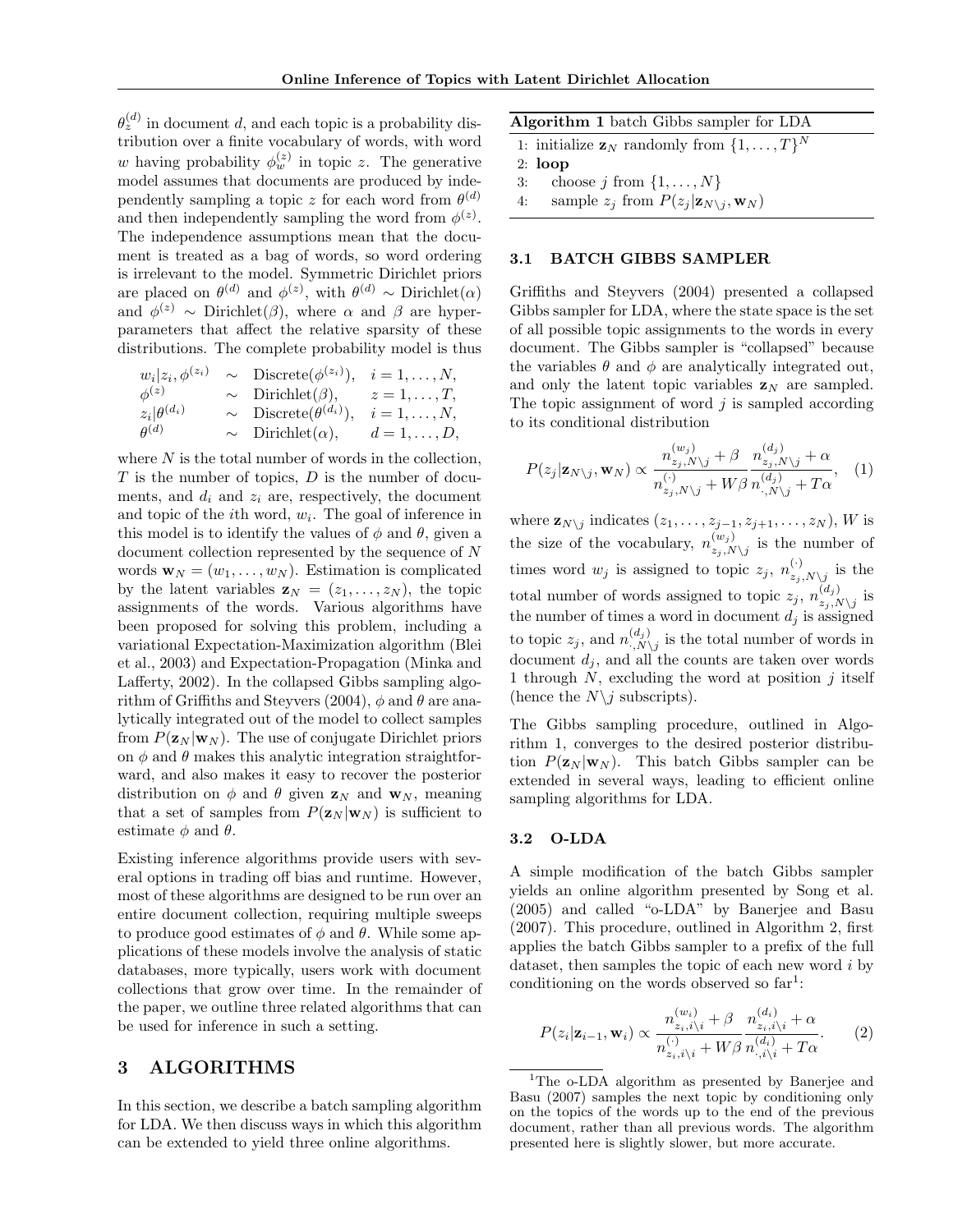| <b>Algorithm 2</b> o-LDA (initialized with first $\sigma$ words) |  |  |  |  |  |  |
|------------------------------------------------------------------|--|--|--|--|--|--|
| 1: sample $\mathbf{z}_{\sigma}$ using batch Gibbs sampler        |  |  |  |  |  |  |
| 2: for $i = \sigma + 1, \ldots, N$ do                            |  |  |  |  |  |  |
| 3: sample $z_i$ from $P(z_i \mathbf{z}_{i-1}, \mathbf{w}_i)$     |  |  |  |  |  |  |
|                                                                  |  |  |  |  |  |  |
|                                                                  |  |  |  |  |  |  |
| <b>Algorithm 3</b> incremental Gibbs sampler for LDA             |  |  |  |  |  |  |
| 1: for $i = 1, , N$ do                                           |  |  |  |  |  |  |
| sample $z_i$ from $P(z_i \mathbf{z}_{i-1}, \mathbf{w}_i)$<br>2:  |  |  |  |  |  |  |
| 3: for $j$ in $\mathcal{R}(i)$ do                                |  |  |  |  |  |  |

After its batch initialization phase, o-LDA applies Equation (2) incrementally for each new word  $w_i$ , never resampling old topic variables. For this reason, its performance depends critically on the accuracy of the topics inferred during the batch phase. If the documents used to initialize o-LDA are not representative of the full dataset, it could be led to make poor inferences. Also, because each topic variable is sampled by conditioning only on previous words and topics, samples drawn with o-LDA are not distributed according to the true posterior distribution  $P(\mathbf{z}_N | \mathbf{w}_N)$ . To remedy these issues, we consider online algorithms that revise their decisions about previous topic assignments.

### 3.3 INCREMENTAL GIBBS SAMPLER

Extending o-LDA to occasionally resample topic variables, we introduce the incremental Gibbs sampler, an algorithm that rejuvenates old topic assignments in light of new data. The incremental Gibbs sampler, outlined in Algorithm 3, does not have a batch initialization phase like o-LDA, but it does use Equation (2) to sample topic variables of new words. After each step  $i$ , the incremental Gibbs sampler resamples the topics of some of the previous words. The topic assignment  $z_i$  of each index j in the "rejuvenation sequence"  $\mathcal{R}(i)$ is drawn from its conditional distribution

$$
P(z_j|\mathbf{z}_{i\backslash j}, \mathbf{w}_i) \propto \frac{n_{z_j, i\backslash j}^{(w_j)} + \beta}{n_{z_j, i\backslash j}^{(\cdot)} + W\beta} \frac{n_{z_j, i\backslash j}^{(d_j)} + \alpha}{n_{\cdot, i\backslash j}^{(d_j)} + T\alpha}.
$$
 (3)

If these rejuvenation steps are performed often enough (depending on the mixing time of the induced Markov chain), the incremental Gibbs sampler closely approximates the posterior distribution  $P(\mathbf{z}_i|\mathbf{w}_i)$  at every step i. Indeed, convergence is guaranteed as the number of times each  $z_i$  is resampled goes to infinity, since the algorithm becomes a batch Gibbs sampler for  $P(\mathbf{z}_i|\mathbf{w}_i)$ in the limit. More generally, the incremental Gibbs sampler is an instance of the decayed MCMC framework introduced by Marthi et al. (2002). The choice of the number of rejuvenation steps to perform determines the runtime of the incremental Gibbs sampler.

| <b>Algorithm 4</b> particle filter for LDA |                                                                                             |  |  |  |  |  |
|--------------------------------------------|---------------------------------------------------------------------------------------------|--|--|--|--|--|
|                                            | 1: initialize weights $\omega_0^{(p)} = P^{-1}$ for $p = 1, \ldots, P$                      |  |  |  |  |  |
|                                            | 2: for $i = 1, , N$ do                                                                      |  |  |  |  |  |
| 3:                                         | for $p = 1, \ldots, P$ do                                                                   |  |  |  |  |  |
| 4:                                         | set $\omega_i^{(p)} = \omega_{i-1}^{(p)} P(w_i   \mathbf{z}_{i-1}^{(p)}, \mathbf{w}_{i-1})$ |  |  |  |  |  |
| 5:                                         | sample $z_i^{(p)}$ from $P(z_i^{(p)}   \mathbf{z}_{i-1}^{(p)}, \mathbf{w}_i)$               |  |  |  |  |  |
| 6:                                         | normalize weights $\omega_i$ to sum to 1                                                    |  |  |  |  |  |
| 7:                                         | if $\ \omega_i\ ^{-2} \leq \text{ESS}$ threshold then                                       |  |  |  |  |  |
| 8:                                         | resample particles                                                                          |  |  |  |  |  |
| 9:                                         | for j in $\mathcal{R}(i)$ do                                                                |  |  |  |  |  |
| 10:                                        | for $p = 1, \ldots, P$ do                                                                   |  |  |  |  |  |
| 11:                                        | sample $z_i^{(p)}$ from $P(z_j^{(p)}   \mathbf{z}_{i \setminus j}^{(p)}, \mathbf{w}_i)$     |  |  |  |  |  |
| 12:                                        | set $\omega_i^{(p)} = P^{-1}$ for $p = 1, , P$                                              |  |  |  |  |  |

If  $|\mathcal{R}(i)|$  is bounded as a function of i, then the overall runtime is linear. However, if  $|\mathcal{R}(i)|$  grows logarithmically or linearly with  $i$ , then the overall runtime is log-linear or quadratic, respectively.  $\mathcal{R}(i)$  can also be chosen to be nonempty only at certain intervals, leading to an incremental Gibbs sampler that only rejuvenates itself periodically (for example, whenever there is time to spare between observing documents).

An alternative approach to frequently resampling previous topic assignments is to concurrently maintain multiple samples of  $z_i$ , rejuvenating them less frequently. This option is desirable because it allows the algorithm to simultaneously explore several regions of the state space. It is also useful in a multi-processor environment, since it is simpler to parallelize multiple samples – dedicating each sample to a single machine – than it is to parallelize operations on one sample. An ensemble of independent samples from the incremental Gibbs sampler could be used to approximate the posterior distribution  $P(\mathbf{z}_N | \mathbf{w}_N)$ ; however, if the samples are not rejuvenated often enough, they will not have the desired distribution. With this motivation, we turn to particle filters, which perform importance weighting on a set of sequentially-generated samples.

#### 3.4 PARTICLE FILTER

Particle filters are a sequential Monte Carlo method commonly used for approximating a probability distribution over a latent variable as observations are acquired (Doucet et al., 2001). We can extend the incremental Gibbs sampler to obtain a Rao-Blackwellized particle filter (Doucet et al., 2000), again analytically integrating out  $\phi$  and  $\theta$  to sample from  $P(\mathbf{z}_i|\mathbf{w}_i)$ . This use of particle filters is slightly nonstandard, since the state space grows with each observation.

The particle filter for LDA, outlined in Algorithm 4, updates samples from  $P(\mathbf{z}_{i-1}|\mathbf{w}_{i-1})$  to generate sam-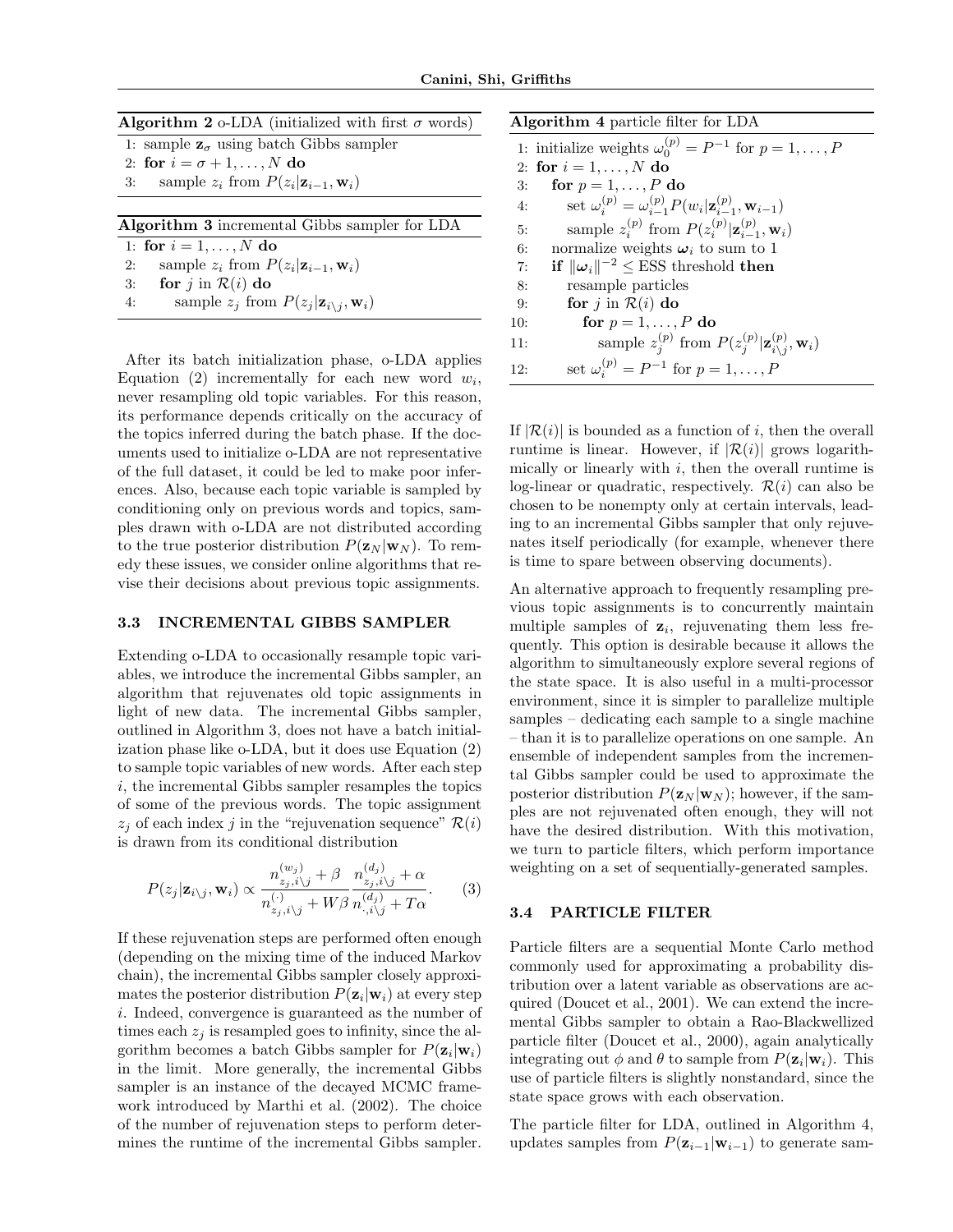ples from the target distribution  $P(\mathbf{z}_i|\mathbf{w}_i)$  after each word  $w_i$  is observed. It does this by first generating a value of  $z_i^{(p)}$  for each particle p from a proposal distribution  $Q(z_i^{(p)} | \mathbf{z}_{i-1}^{(p)}, \mathbf{w}_i)$ . The prior distribution,  $P(z_i^{(p)}|\mathbf{z}_{i-1}^{(p)}, \mathbf{w}_{i-1}),$  is typically used for the proposal because it is often infeasible to sample from the posterior,  $P(z_i^{(p)}|\mathbf{z}_{i-1}^{(p)}, \mathbf{w}_i)$ . However, since  $z_i$  is drawn from a constant, finite set of values, we can use the posterior, which is given by Equation (2) and minimizes the variance of the resulting particle weights (Doucet et al., 2000). Next, the unnormalized importance weights of the particles are calculated using the standard iterative equation

$$
\frac{\omega_i^{(p)}}{\omega_{i-1}^{(p)}} \propto \frac{P(w_i|\mathbf{z}_i^{(p)}, \mathbf{w}_{i-1}) P(z_i^{(p)}|\mathbf{z}_{i-1}^{(p)})}{Q(z_i^{(p)}|\mathbf{z}_{i-1}^{(p)}, \mathbf{w}_i)} \qquad (4)
$$

$$
= P(w_i|\mathbf{z}_{i-1}^{(p)}, \mathbf{w}_{i-1}). \tag{5}
$$

The weights are then normalized to sum to 1. Equation (5) is designed so that after the weight normalization step, the particle filter approximates the posterior distribution over topic assignments as follows:

$$
P(\mathbf{z}_i|\mathbf{w}_i) \approx \sum_{p=1}^P \omega_i^{(p)} 1_{\mathbf{z}_i}(\mathbf{z}_i^{(p)}),
$$
 (6)

where  $1_{\mathbf{z}_i}(\cdot)$  is the indicator function for  $\mathbf{z}_i$ . As  $P \to$  $\infty$ , the right side converges to the left side, since  $z_i$ can assume only a finite number of values.

Over time, the weights assigned to particles diverge significantly, as a few particles come to provide a significantly better account of the observed data than the others. Resampling addresses this issue by producing a new set of particles that are more highly concentrated on states with high weight whenever the variance of the weights becomes large. A standard measure of weight variance is an approximation to the effective sample size, ESS  $\approx ||\omega||^{-2}$ , and a threshold can be expressed as some proportion of the number of particles, P.

The simplest form of resampling is to draw from the multinomial distribution defined by the normalized weights. However, more sophisticated resampling methods also exist, such as stratified sampling (Kitagawa, 1996), quasi-deterministic methods (Fearnhead, 2004), and residual resampling (Liu and Chen, 1998), which produce more diverse sets of particles. Residual resampling was used in our evaluations. Whenever the particles are resampled, their weights are all reset to  $P^{-1}$ , since each is now a draw from the same distribution and the previous weights are reflected in their relative resampling frequencies.

As in the resample-move algorithm of Gilks and Berzuini (2001), Markov chain Monte Carlo (MCMC)

is used after particle resampling to restore diversity to the particle set in the same way that the incremental Gibbs sampler rejuvenates its samples, by choosing a rejuvenation sequence  $\mathcal{R}(i)$  of topic variables to resample. The length of  $\mathcal{R}(i)$  can be chosen to trade off runtime against performance, and the variables to be resampled can be randomly selected either uniformly or using a decayed distribution that favors more recent history, as in Marthi et al. (2002). While a uniform schedule visits earlier sites more overall, using a distribution that approaches zero quickly enough for sites in the past ensures that in expectation, each site is sampled the same number of times.

## 4 EFFICIENT IMPLEMENTATION

In order to be feasible as an online algorithm, the particle filter must be implemented with an efficient data representation. In particular, the amount of time it takes to incrementally process a document must not grow with the amount of data previously seen. In initial implementations of the algorithm, individual particles were represented as linear arrays of topic assignment values, consistent with the interpretation of the state space  $\mathbf{z}_i = (z_1, \ldots, z_i)$  as a sequence of variables stored in an array. It was found that nearly all of the computing time was spent resampling the particles (line 8 of Algorithm 4). This is due to the fact that when a particle is resampled more than once, the naïve implementation makes copies of the  $z_i$  array for each child particle. Since these structures grow linearly with the observed data and resampling is performed at a roughly constant rate, the total time spent resampling particles grows quadratically.

This problem can be alleviated by using a shared representation of the particles, exploiting the high degree of redundancy among particles with common lineages. When a particle is resampled multiple times, the resulting copies all share the same parent particle and implicitly inherit its  $z_i$  vector as their history of topic assignments. Each particle maintains a hash table that is used to store the differences between its topic assignments and its parent's; consequently, the computational complexity of the resampling step is reduced from quadratic to linear. As illustrated in Figure 1, the particles are thus stored as a directed tree<sup>2</sup>, with parent-child relationships indicating the hierarchy of inheritance for topic variables.

To look up the value  $z_i^{(p)}$  of topic assignment i in particle  $p$ , the particle's hash table is consulted first. If the value is missing, the particle's parent's hash table is checked, recursing up the tree towards the root and

<sup>&</sup>lt;sup>2</sup>More precisely, a forest of directed trees, since it is possible that not all particles share a common ancestor.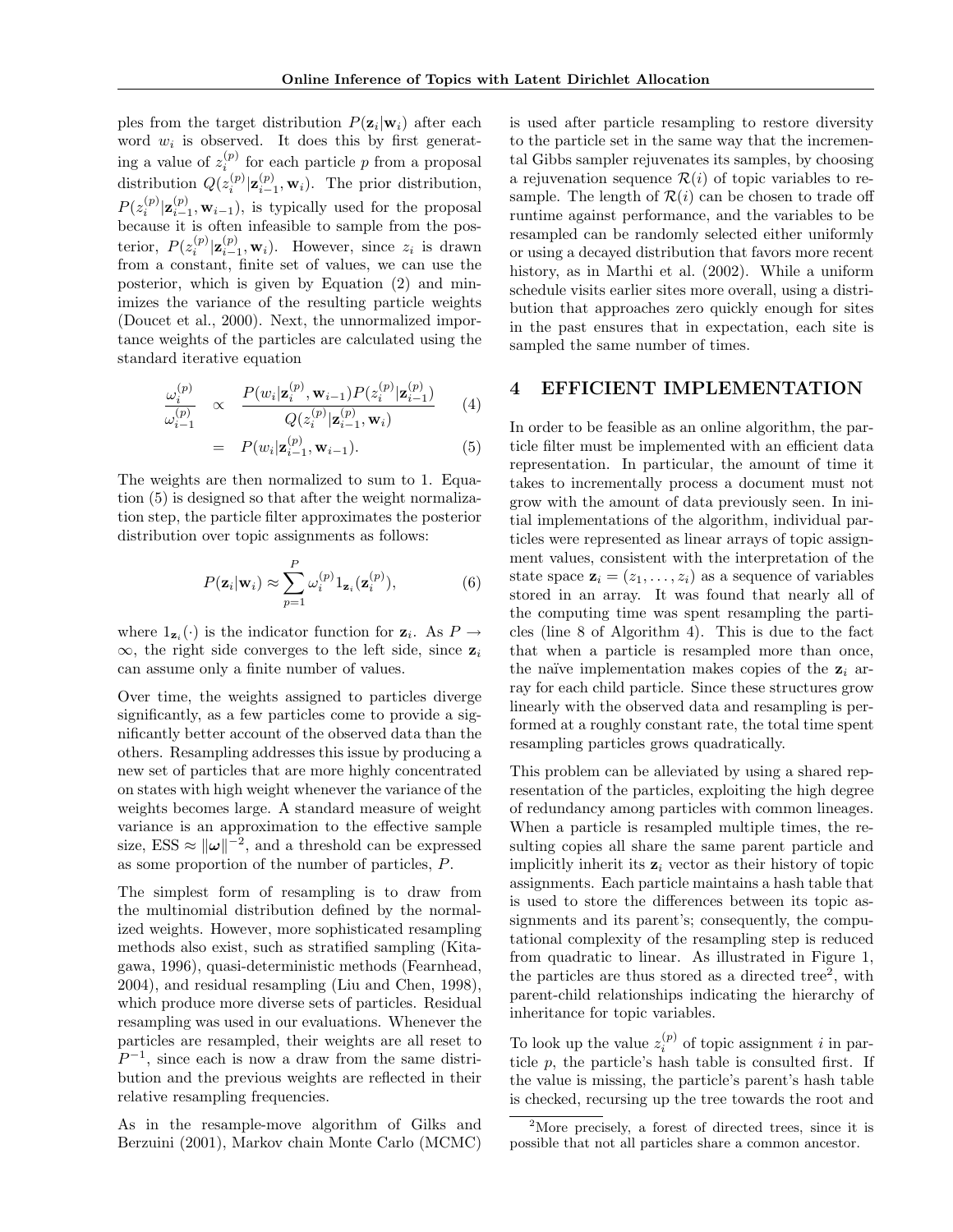

Figure 1: An example of the "directed tree of hashtables" implementation of the particle filter. Particle 2 is the root, so all other particles descended from it. Particle 0 directly depends on particle 2, altering the topics of the words "choosing" and "where". The other child of particle 2 is not itself an active sample, but an inactive remnant of an old particle that was not resampled. It is retained because multiple active particles depend on its hashed topic values. If either particle 1 or particle 3 is not resampled in the future, the remaining one will be merged with its parent, maintaining the bound on the tree depth.

eventually terminating when the value is found in an ancestor's hash table. To change the value  $z_i^{(p)}$ , the new value is inserted into particle p's hash table, and the old value is inserted into each of particle  $p$ 's children's hash tables (if they don't already have an entry) to ensure consistency.

In order to ensure that variable lookup is a constanttime operation, it is necessary that the depth of the tree does not grow with the amount of data. This can be ensured by selectively pruning the tree just after the resampling step. After resampling is performed, a node is called active if it has been sampled one or more times, and *inactive* otherwise. If an entire subtree of nodes is inactive, it is deleted. If an inactive node has only one active descendant depending on its history, that descendant's hash table is merged with its own. When this operation is performed after each resampling step, it can be shown that the depth of the tree is never greater than P. Furthermore, merging the hash tables takes linear amortized time. Empirical evidence confirms that the time overhead of maintaining a directed tree of hash tables is negligible compared to the increase in speed and decrease in memory usage it affords. Specifically, by reducing the resampling step to have linear runtime, this implementation detail is the key to making the particle filter feasible to run.

## 5 EVALUATION

In online topic modeling settings, such as news article clustering, we care about two aspects of performance: the quality of the solutions recovered and runtime. As documents arrive and are incrementally processed, we would like online algorithms to maintain high-quality inferences and to produce topic labels quickly for new documents. Since there is a tradeoff between runtime and inference quality, the algorithms were evaluated by comparing the quality of their inferences while constraining the amount of time spent per document. We compared the performance of the three online algorithms presented in Section 3: o-LDA, the incremental Gibbs sampler, and the particle filter. Our evaluation is a variation of the comparison of o-LDA to other online algorithms by Banerjee and Basu (2007), using the same datasets and performance metric.

### 5.1 DATASETS

The datasets used to test the algorithms are each a collection of categorized documents. They consist of four subsets derived from the 20 Newsgroups corpus<sup>3</sup>: (1) diff-3 (2995 documents, 7670 word types, 3 categories), (2) rel-3 (2996 documents, 10091 word types, 3 categories), (3) sim-3 (2980 documents, 5950 word types, 3 categories), and (4) subset-20 (1997 documents, 13341 word types, 20 categories), representing different levels of size and difficulty, as well as news articles harvested from the Slashdot website: (5) slash-7 (6714 documents, 5769 word types, 7 categories) and (6) slash-6 (5182 documents, 4498 word types, 6 categories).

### 5.2 METHODOLOGY

Our testing methodology is designed to approximate a real-world online inference task. For each dataset, the algorithms were given the first 10% of the documents to use for initialization. A single sample drawn using the batch Gibbs sampler on this initial set was used to initialize all of the online algorithms. This constituted the explicit batch initialization phase of o-LDA, and the other two online algorithms used the same starting configuration.

 $3A$ vailable online at  ${\tt http://people.csail.mit.edu/}$ jrennie/20Newsgroups/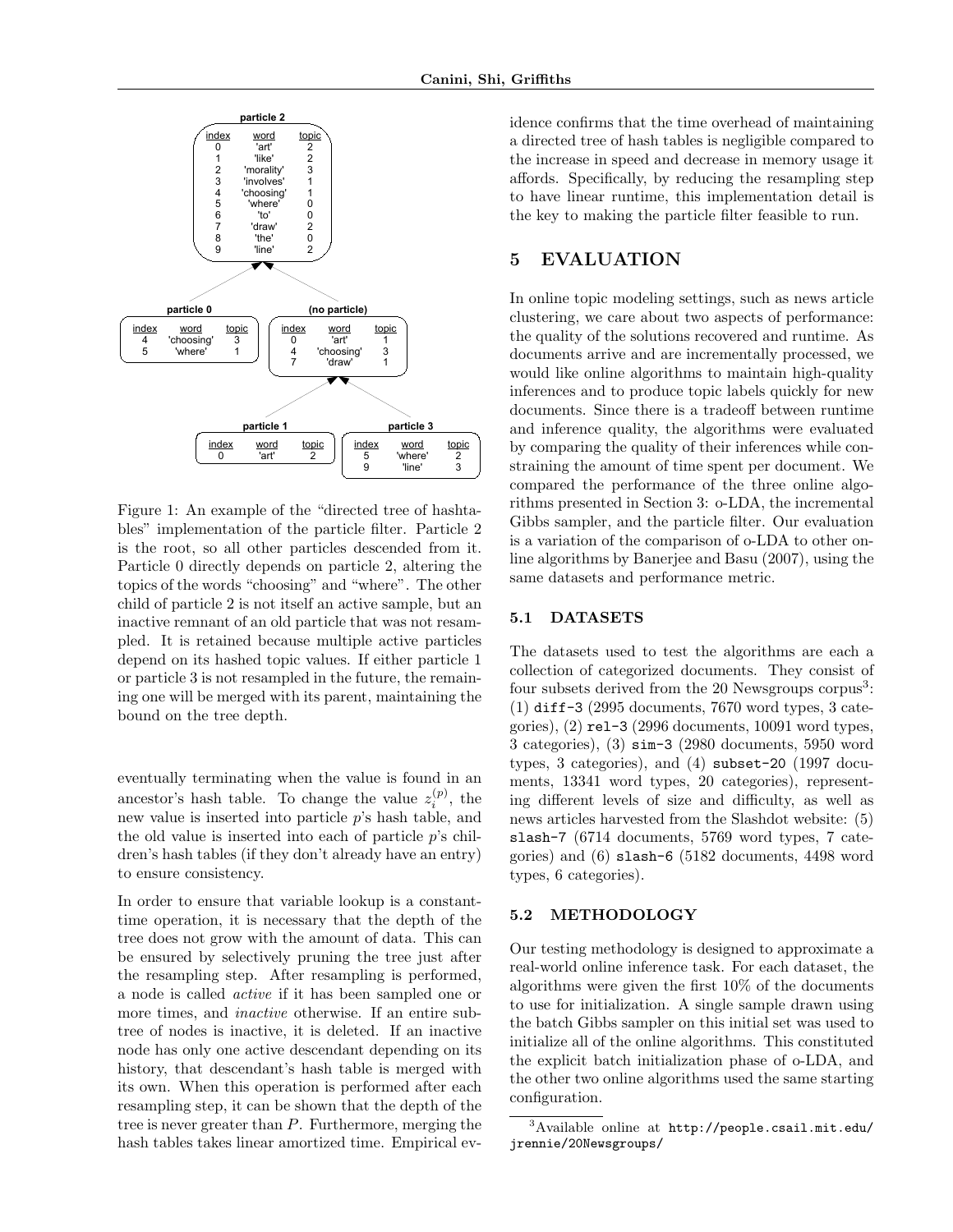After the batch initialization set is chosen, the o-LDA algorithm has no remaining parameters and is the fastest of the three online algorithms, since it does not rejuvenate its topic assignments. The incremental Gibbs sampler has one parameter: the choice of rejuvenation sequence  $\mathcal{R}(i)$ . The particle filter has two parameters: the effective sample size (ESS) threshold, which controls how often the particles are resampled, and the choice of rejuvenation sequence. Since the runtime and performance of the incremental Gibbs sampler and the particle filter depend on these parameters, there is a compromise to be made. We set the parameters so that these algorithms ran within roughly 6 times the amount of time taken by o-LDA on each dataset. For the incremental Gibbs sampler,  $\mathcal{R}(i)$  was chosen to be a set of 4 indices from 1 to i chosen uniformly at random. For the particle filter, the ESS threshold was set at 20 for the diff-3, rel-3, and sim-3 datasets and at 10 for the subset-20, slash-6, and slash-7 datasets,  $|\mathcal{R}(i)|$  was set at 30 for the diff-3, rel-3, and sim-3 datasets and at 10 for the subset-20, slash-6, and slash-7 datasets, and the particular values of  $\mathcal{R}(i)$  were chosen uniformly at random from 1 to i. The runtime of these algorithms can be chosen to fit any constraints, but we selected one point that we felt was reasonable. Indeed, an important strength of these two online algorithms is that they can take full advantage of any amount of computing power by appropriate choice of their parameters.

The LDA hyperparameters  $\alpha$  and  $\beta$  were both set to be 0.1. The particle filter was run with 100 particles; to allow the other algorithms the same advantage of multiple samples, they were each run 100 times independently, with the sample having highest posterior probability at each step being used for evaluation.

Since the datasets are collections of documents with known category memberships, we evaluated how well the clustering implied by the inferred topics matched the true categories. That is, for each dataset, the number of topics  $T$  was set equal to the number of categories, and the documents were clustered according to their most frequent topic. Normalized mutual information (nMI) was used to measure the similarity of this implied partition to the true document categories (Banerjee and Basu, 2007). Scores are between 0 and 1, with a perfect match receiving a score of 1.

Two different evaluations were made for each algorithm on each dataset. First, we evaluated how well the algorithms clustered the documents on which they were trained. That is, at regular intervals throughout each dataset, the sample with maximum posterior probability was drawn, and the quality of the induced clustering of the documents observed so far was measured. Second, we evaluated how well the algorithms

clustered a randomly-chosen held-out set consisting of 10% of the documents, as a function of the amount of the training set that had been observed so far. That is, at regular intervals throughout the training set, each algorithm was run on the held-out documents as if they were the next ones to be observed, the nMI score was calculated for the held-out documents, and the algorithm was returned to its original state and position in the training set.

## 5.3 RESULTS

The results of the training set evaluation are shown in Figure 2. The particle filter and incremental Gibbs sampler perform about equally well, with the particle filter performing better for some datasets. As expected, o-LDA consistently has the lowest score of the three algorithms. The dashed horizontal line in each figure represents the performance of the batch Gibbs sampler on the entire dataset, which is approximately the best possible performance an online algorithm could achieve using the LDA model.

The results of the evaluation on the held-out set are shown in Figure 3. For each held-out set, the mean performance of the particle filter is consistently better than that of the incremental Gibbs sampler, which is consistently better than that of o-LDA. With the exception of the sim-3 and subset-20 datasets, the algorithms' performances are separated by at least two standard deviations. Interestingly, the performance of all the algorithms on all the held-out document sets does not change significantly as more training data is observed. This seems to indicate that a majority of the information about the topics comes from the first 10% of the documents. In rel-3, performance on the held-out set seems to decrease as more of the training set is observed. This could be because the held-out documents are more closely related to those at the beginning of the training set than those at the end.

As mentioned earlier, the algorithms' performance strongly depends on their parameters; allowing more time for rejuvenation of old topic assignments would improve the performance of the particle filter and the incremental Gibbs sampler. Table 1 summarizes the total runtimes of each algorithm on each dataset. Although there is some variation, the incremental Gibbs sampler and particle filter each take about 6 times longer than o-LDA.

The top ten words from 5 of the 20 topics found by the particle filtering algorithm on the subset-20 dataset are listed in Table 2. Although the normalized mutual information is not as high as that of the batch Gibbs sampler, the recovered topics seem intelligible.

We also noticed that the particle filter used signifi-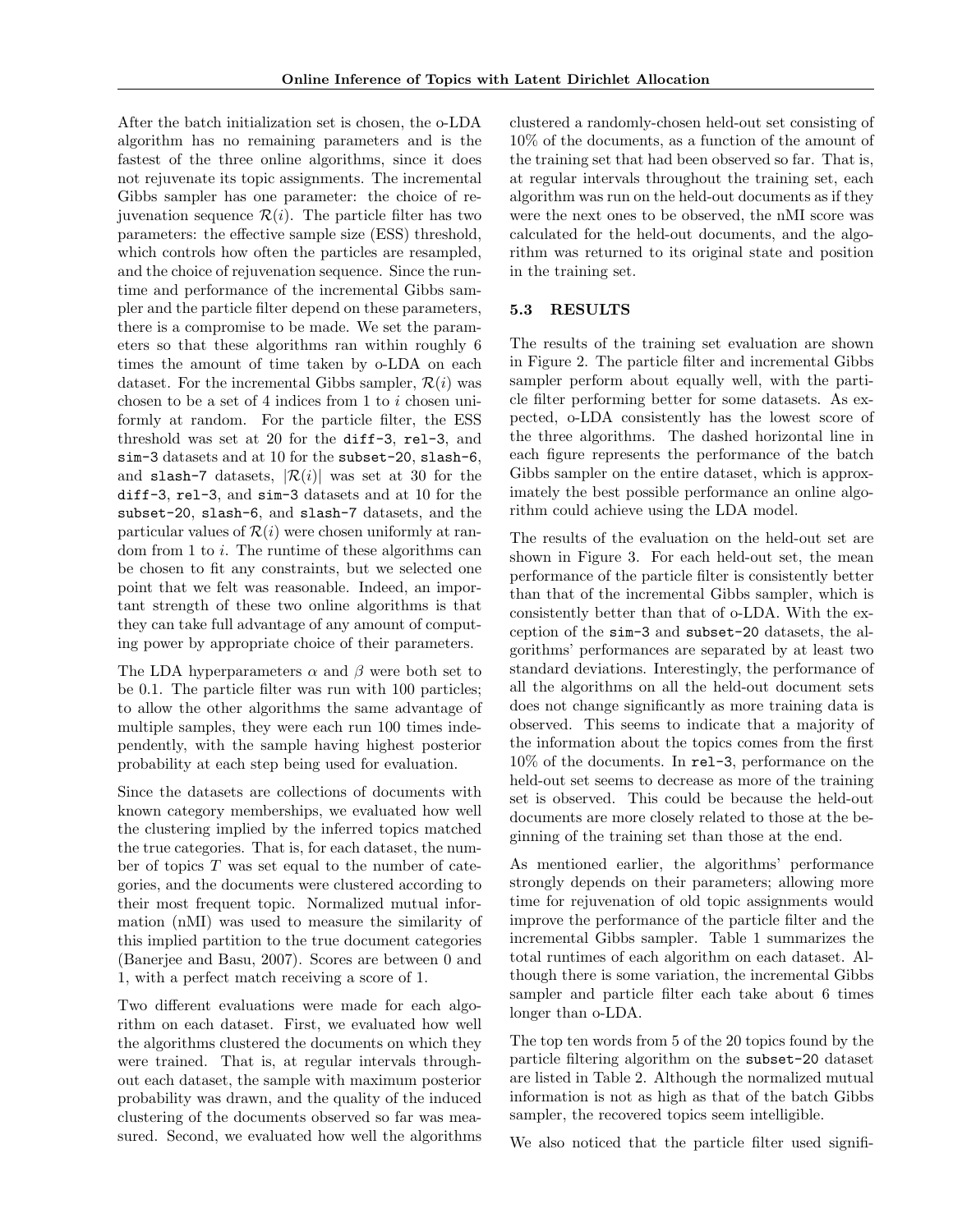

Figure 2: nMI traces for each algorithm on each dataset. The algorithms were initialized with the same configuration on the first 10% of the documents. Each dashed horizontal line represents the nMI score for the batch Gibbs sampler on an entire dataset. Solid lines show mean performance over 30 runs, and shading indicates plus and minus one sample standard deviation.



Figure 3: nMI traces for each algorithm on held-out test sets, as a function of the amount of the training set observed. The algorithms were initialized with the same configuration on the first 10% of the documents. Each dashed horizontal line represents the nMI score on the held-out set for the batch Gibbs sampler given the entire training set. Solid lines show mean performance over 30 runs, and shading indicates plus and minus one sample standard deviation.